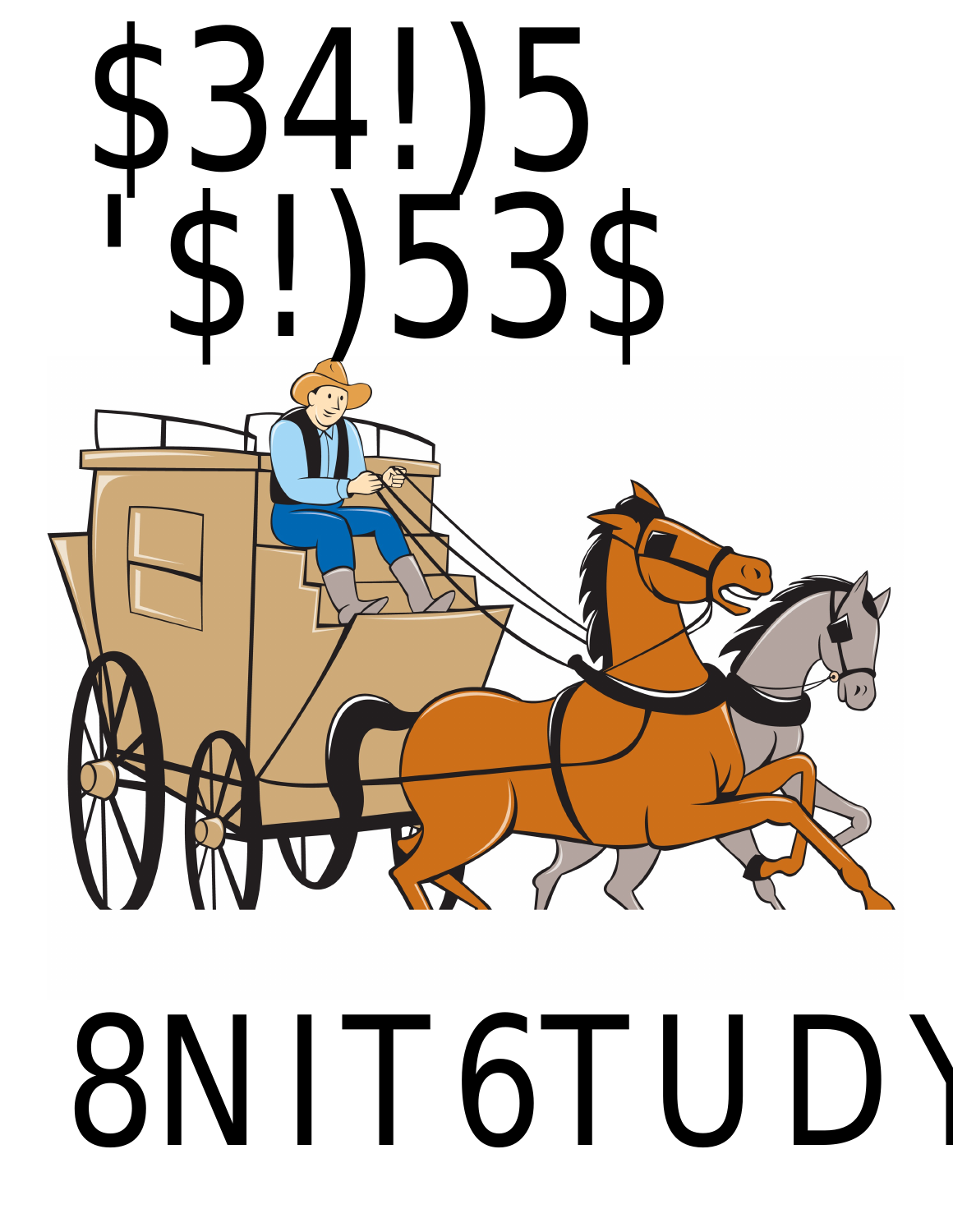Everyone in town knew or worked for John Sutter. He had thousands of cattle, sheep, and acreage. In 1847 he planted 2000 fruit trees.

Sutter hired a friend, James Marshall to build a sawmill. Marshall chose an area by the South Fork American River, which was thick with Pine trees (the right wood for lumber) and perfect for building a working sawmill. One January morning in 1848, while John was working on the mill in the South Fork of the American River he discovered some bits of gold!

Actually, this is debatable. Some books state that workers' children found bits of gold first. He was so excited to tell his friend and boss of his discovery! They met on a rainy night and pulled out the encyclopedia and scales and tested this mineral

Yes, gold was discovered January 24, 1848. John Sutter was very concerned about his fort and his farming; he was already a rich man and the thoughts going through his head were about others inviting themselves onto his land to claim gold as their own! He and James made an agreement not to tell anyone until crops were planted. How can news like that not spread? And spread it did.

This was the beginning of the California Gold Rush. The US government told Mr. Sutter that the title to his land was invalid so he could not claim this gold as his. People came from all over the world to dig for gold. This is why it's nicknamed the "rush."

This disease of greed or hope was contagious and spread worldwide. People had gold fever! Unfortunate for John Sutter, many lawless land squatters and thieves invaded his land.

People traveled to California by foot, boat, or horse. The actual year of the great Gold Rush was 1849. Men traveled for months out west to give gold digging a try and with big hopes of returning home with riches added to their names. Sadly, of the 90,000 who had this dream few actually did strike it rich. At the end of the gold rush \$50,000,000,000 worth of gold was found. The largest chunk of gold found weighed 195 pounds and worth \$43,534.00. Mr. John Sutter and James Marshall were in the common crowd and never did make their fortunes from the Gold Rush days. The prospectors moved east and the Comstock Lode in Nevada was one of the richest discoveries in gold and silver. North into Montana and south into New Mexico gold was also discovered!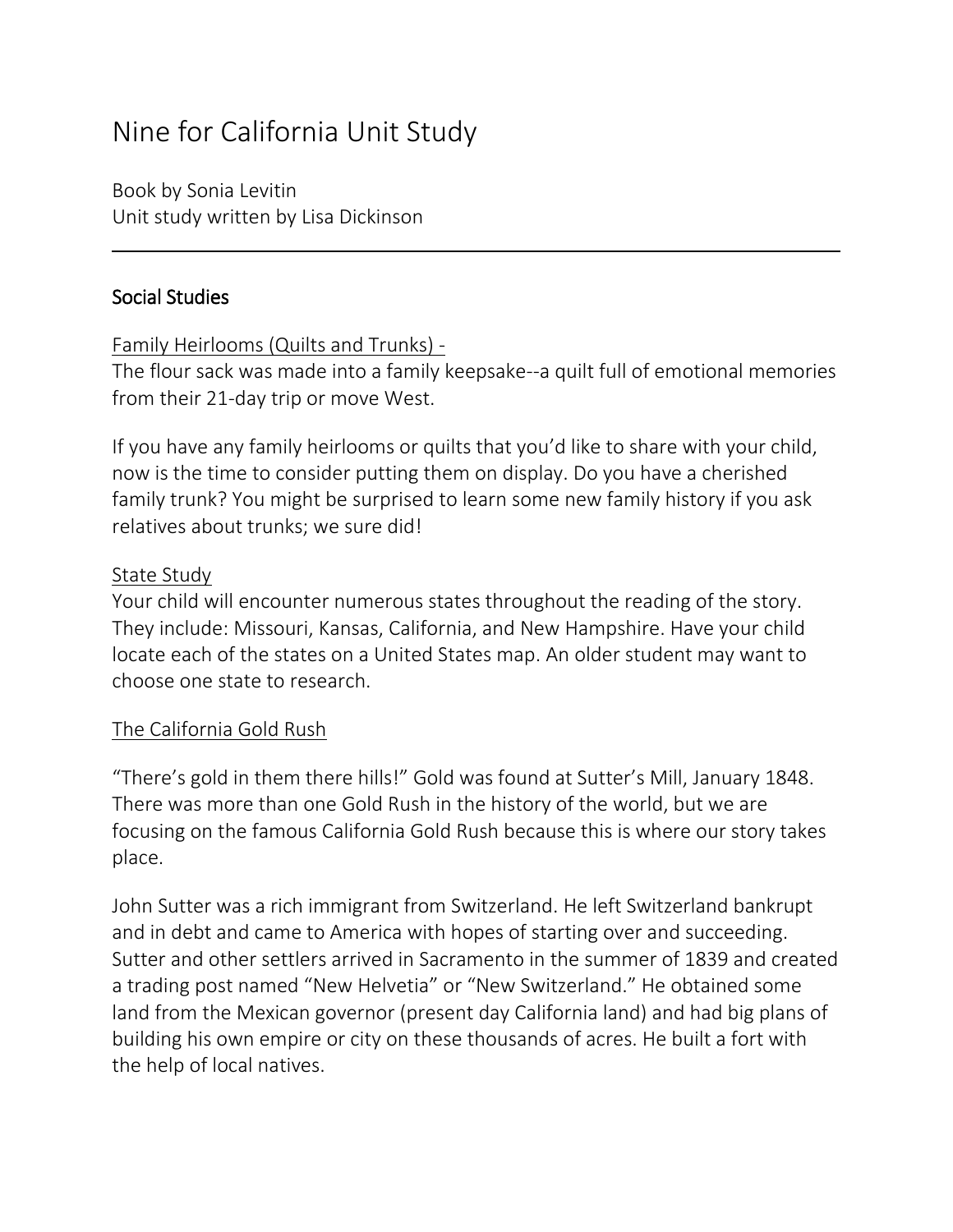## Timeline

If your family uses a timeline, here are some key dates you may want to include:

- 1849 Gold Rush California
- 1852 Wells Fargo Founded
- 1860 Pony Express
- 1866 Wells Fargo owned and operated stage lines.
- 1869 Transcontinental Railroad
- 1906 San Francisco earthquake
- 1918 end of the stage line.

# History of the Water Wheel

Water wheels have been around for thousands of years. A Greek poet mentioned a woman operating a hand mill to grind corn in 4000 BC. During the Augustan Age (11 BC), a Roman engineer named Vituvius wrote about the use of a vertical, more efficient water wheel compared to a horizontal wheel.

Oliver Evans, who lived from 1755-1819 greatly helped the making of the flourmills and the process involved. He influenced and changed the way flour and grain was stored. Did you know flour and grain used to be hoisted through trap doors then carried on people's backs up a set of narrow stairs? The flour was stored on open floors. Common storage was to compress it into a barrel with the bottoms of their muddy boots so they could close the barrels.

# History of the Piggy Bank

Has your child ever wondered where the idea for a piggy bank came from? Nobody actually invented the piggy bank. Pygg is a type of orange clay. Used in the 15<sup>th</sup> century in Old England, potters made all kinds of objects out of pygg, including dishes and jars to keep spare change. By the 18th century the word *pygg* sounded the same as the word for *pig*. Someone made a pygg jar in the shape of a pig.

# Emergency Decision Making

Explain to your children that it is important to not panic and to be obedient in a time of emergency. When the buffalo herd approached the stagecoach, Mama gave everyone a handful of red pepper to throw out the window. This was not cruelty because their lives were in danger. During the robbery Mama signaled to Amanda to get the whistle from the flour sack and Amanda blew as hard as she could three times to distract or scare the robbers. Cowboy Charlie and the Shotgun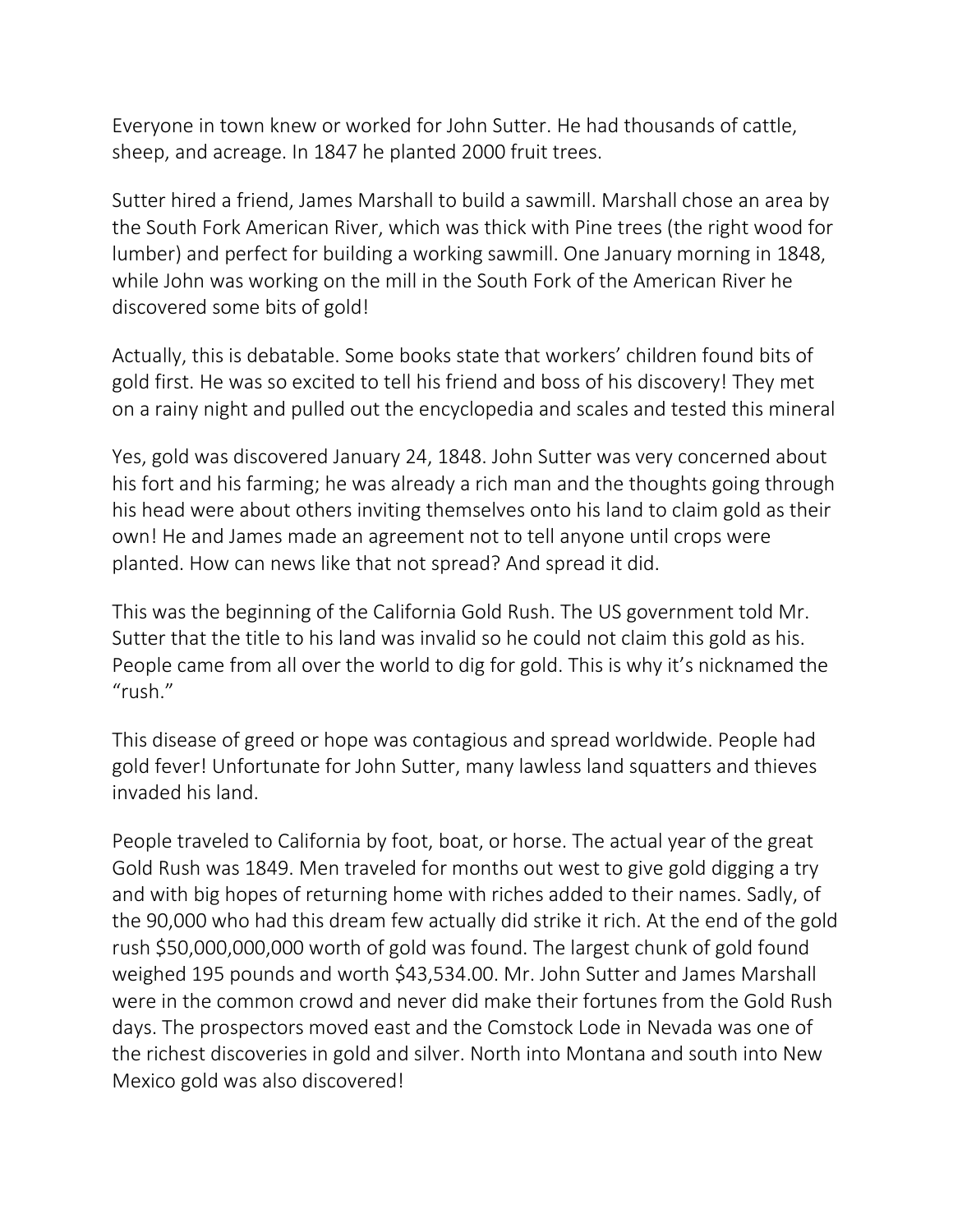rider were able to capture the robbers. Amanda was brave and obedient and did not ask questions.

#### History of Stagecoaches

Stagecoaches were used throughout history as a means of transportation. Stagecoaches were very important part of our American history of over 100 years. 1785, just two years after the Revolutionary War, The United States Mail used stagecoaches to carry mail. In our story, we see the family at a Missouri post office receiving a letter from Pa.

The mail was delivered by Wells Fargo stagecoach. It was always a big ordeal to see the stage in town! Before the stagecoach routes west, it would take up to a year to travel across the country from coast to coast! The stagecoach cut this time down to just 32 days!

There were special rules for those riding on the stagecoaches. Here is one version of the rules:

When a driver asked a passenger to get out and walk, one was advised to do so, and not grumble about it.

If the team of horses ran away, it was better to sit in the coach because most passengers who jumped were seriously injured.

Smoking and spitting on the leeward side of the coach was discouraged.

Drinking spirits was allowed, but passengers were expected to share.

Swearing was not allowed, and neither was sleeping on your neighbor's shoulder.

Travelers shouldn't point out spots where murders had occurred, especially when "delicate" passengers were aboard.

Greasing one's hair was discouraged because dust would stick to it.

Ask your child how he thinks riding in an automobile would compare to riding in a stagecoach. During the era when stagecoaches were used, there was no pavement, windows, seatbelts, or powerful engines. According to the Omaha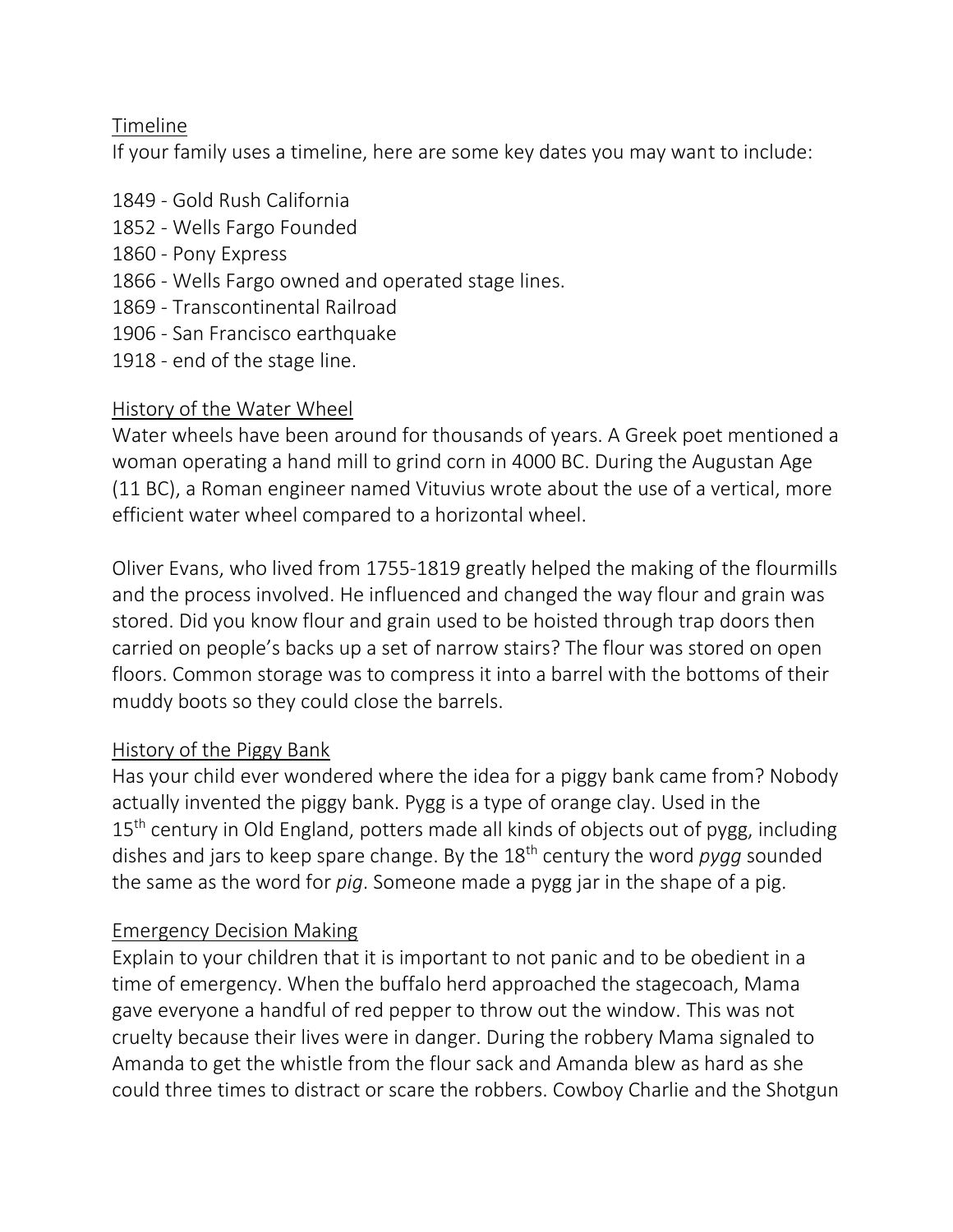Herald in 1877, "Don't imagine for a moment you are going on a picnic. Expect annoyance, discomfort, and some hardships. If you are disappointed, thank heaven."

## Pawnee Indians

The Pawnee Indians have lived on the Plains along the Platte, Loup, and Republican Rivers for 500 years. Their home was central territory of what is now Kansas and Nebraska. Their crops included corn, beans, pumpkin and squash. They depended heavily on their buffalo hunts and corn production. By the 1830s the Pawnee were established in the Nebraska region and numbered 12,000.

# Famous Stagecoach Drivers and Robbers

# 1. "Charlie" Parkhurst

If you are reading *Riding Freedom,* you will know who Charlie Parkhurst really was the first woman voter who drove stagecoaches for her entire life. Charlotte was born in Providence Rhode Island and drove carriages for the gentry.

2. Black Bart

Black Bart was the stagecoach robber name for Charles Earle Bolles.

Charles Bolles was honorably discharged from the Civil war army, educated, and mannerly, known for his politeness. When it came to his side job of robbing stages, he dressed in a long black coat with a flour sack over his head. He would jump out from the tight corners on the routes and demand, "Please throw down the box!" He never robbed or shot at passengers. He never used a horse. He left pieces of his poetry signed with his name as PO8, and he never even had a bullet in his gun!

Sample of Black Bart's poetry:

Let come what may, I'll try it on My condition can't be worse And if there's money in that box, 'Tis money in my purse.

Black Bart The po8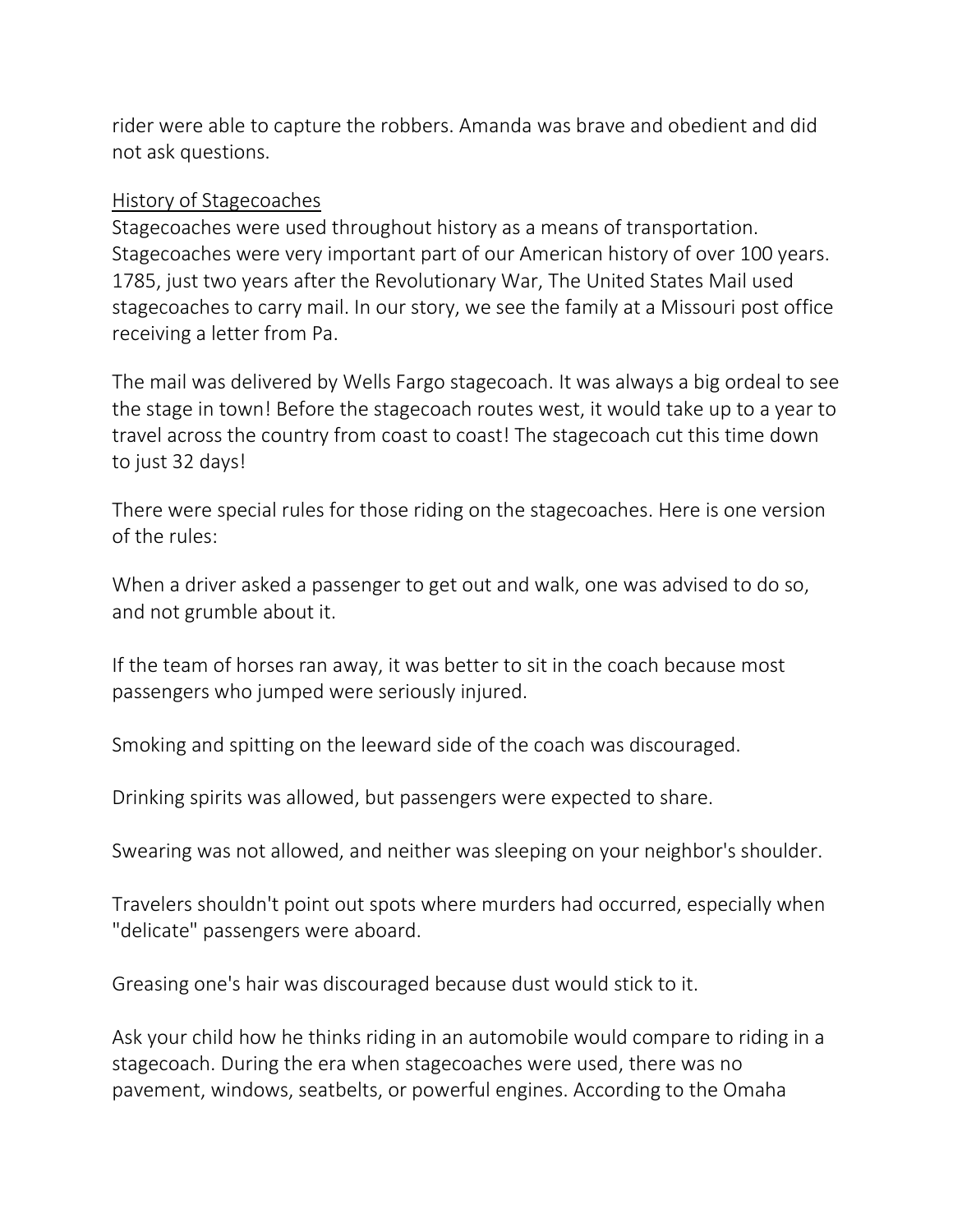He successfully robbed 27 Wells Fargo coaches over a period of 8 years. A Wells Fargo detective, Hume, estimated that Black Bart had successfully stolen \$18,000 from Wells Fargo & Co. plus \$7-8,000 from the mail bags.

When he wasn't robbing stages, he was a prominent mine owner living the good life in San Francisco.

Finally, a Wells Fargo detective was able to trace a dropped handkerchief with initials on it back to his laundry mat in San Francisco. After 18 days of being caught and identified as the criminal, he served four years in the San Quentin Prison in California. Eventually, Black Bart was let off on good behavior. After being released, he disappeared from public.

This was written by Hume in 1885 in a wanted poster:

He, Black Bart, is a person of great endurance, a thorough mountaineer, and a remarkable walker, and claims that he cannot be excelled in making quick transits over mountains and grades; when reading without glasses, holds paper off at arm's length, is comparatively well educated, a general reader, and is well informed on current tendencies, and since his arrest has, upon several occasions, exhibited genuine wit under most trying circumstances. Has made his headquarters in San Francisco for past eight years, has made but a few close friends, and those of first class respectability is extremely proper and polite in behavior, chaste in language, eschews profanity and has never been known to gamble, other than buying pools on horse races and speculating in mining stocks.

#### Language Arts

Vocabulary Heaved -- cast, hurl Jostled -- to run or knock against so as to jar : push roughly Shaft -- one of two poles between which a horse is hitched to pull a vehicle Startled -- to move or jump suddenly Stagecoach -- a coach pulled by horses that carries passengers and mail and runs on a schedule between established stops Twitch -- to move or pull with a sudden motion Lurched -- to roll or tip suddenly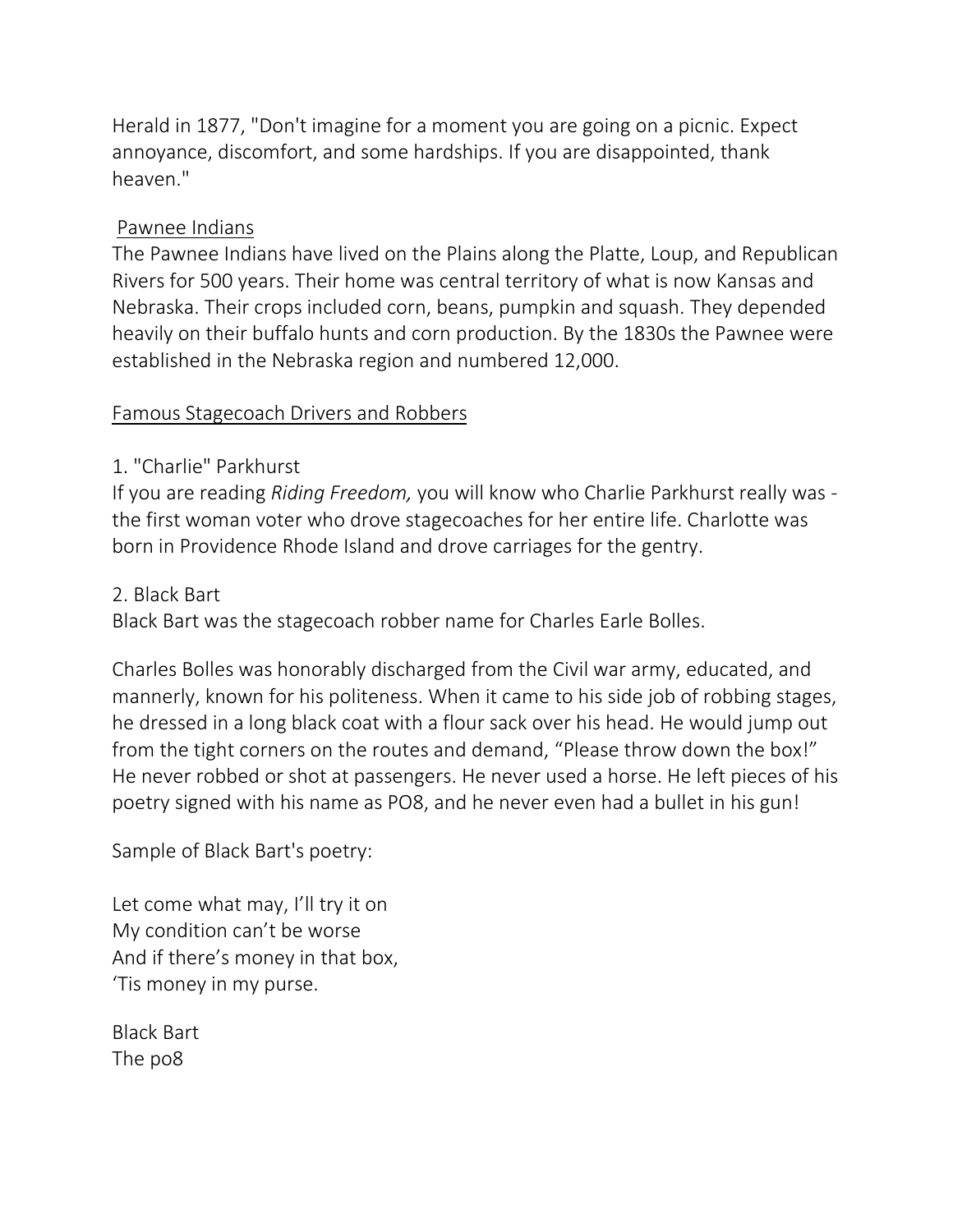Wrung -- to squeeze or twist especially so as to make dry or to rid of moisture or liquid

Lariat -- a rope with a noose used to catch livestock or to tie up grazing animals; also known as a lasso

#### Letter Writing Skills

Pa sent a letter by stagecoach to tell his family to move to California. Ma couldn't pick up her cell phone and call him back, she had to hand write a letter and send it through the United States Mail System, the Post Office.

Practice the old fashioned skill of handwriting a letter to a distant family member. Write about the book you're studying this week and tell them your favorite part of the story.

Review the parts of a letter

There are five main parts to a friendly letter.

1. Heading

The heading gives the date that the letter was written as well as the complete address of the person who is writing the letter.

2. Greeting

The greeting tells to whom the letter is written. The most common greeting is "Dear \_\_\_\_\_\_\_\_\_\_".

It is considered impolite to use only the person's name as a greeting.

3. Body

The body is the letter itself.

4. Closing

The closing is a polite way to say goodbye. (Sincerely, Sincerely Yours, etc.)

5. Signature

The signature is the name of the writer.

You also should discuss (or review) how to address an envelope as well as where to put the stamp. Mail it and see if you get a reply back from your relative.

You may also want to discuss letter writing etiquette and that it is polite to reply to sender in a timely manner.

Your student could also recreate Pa's letter to his family using a dipping pen and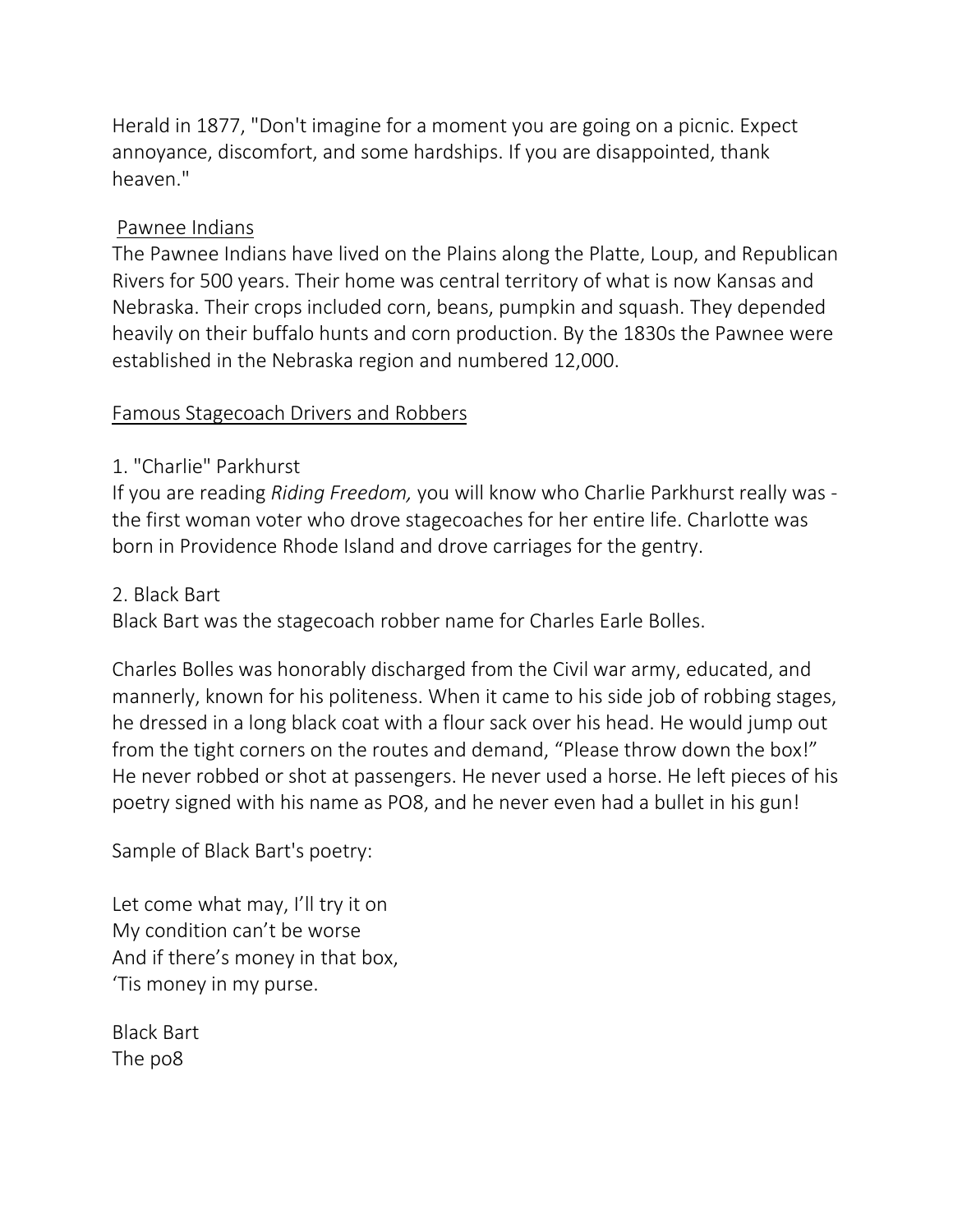calligraphy ink.

## Compound Words

What makes a word a compound word? Two separate words put together as one. Can your student find any compound words in this story?

List of compound words from the story:

stagecoach, shotgun, outlaw, without, goodbye, cowboy, grownups, hummingbird, milkweed

## Literary Devices

Levitin has chosen to include lots of various literary devices to keep her story fresh and fun. Use this opportunity to introduce a specific literary device or to review the ones you've studied in the past.

## Simile

A figure of speech in which things different in kind or quality are compared by the use of the word like or as.

Examples from the book:

As quick as a wink.

We smelled like wet cats.

My stomach rolled over like the wooden wheels of the coach.

We saw brown and shaggy beasts, like a huge dark stain on the fair prairie grasses.

## Repetition

A specific word, phrase, or structure is repeated several times, usually in close proximity, to emphasize a particular idea.

Repetition of words in this story creates rhythm and anticipation. Point out the repetitive sentence the author chose to use. "I wished something would happen. And it did."

Does your student like hearing this phrase over and over throughout the story? Why? How would the story be different without it?

## Alliteration

The repetition of a sound at the beginning of two or more neighboring words (as in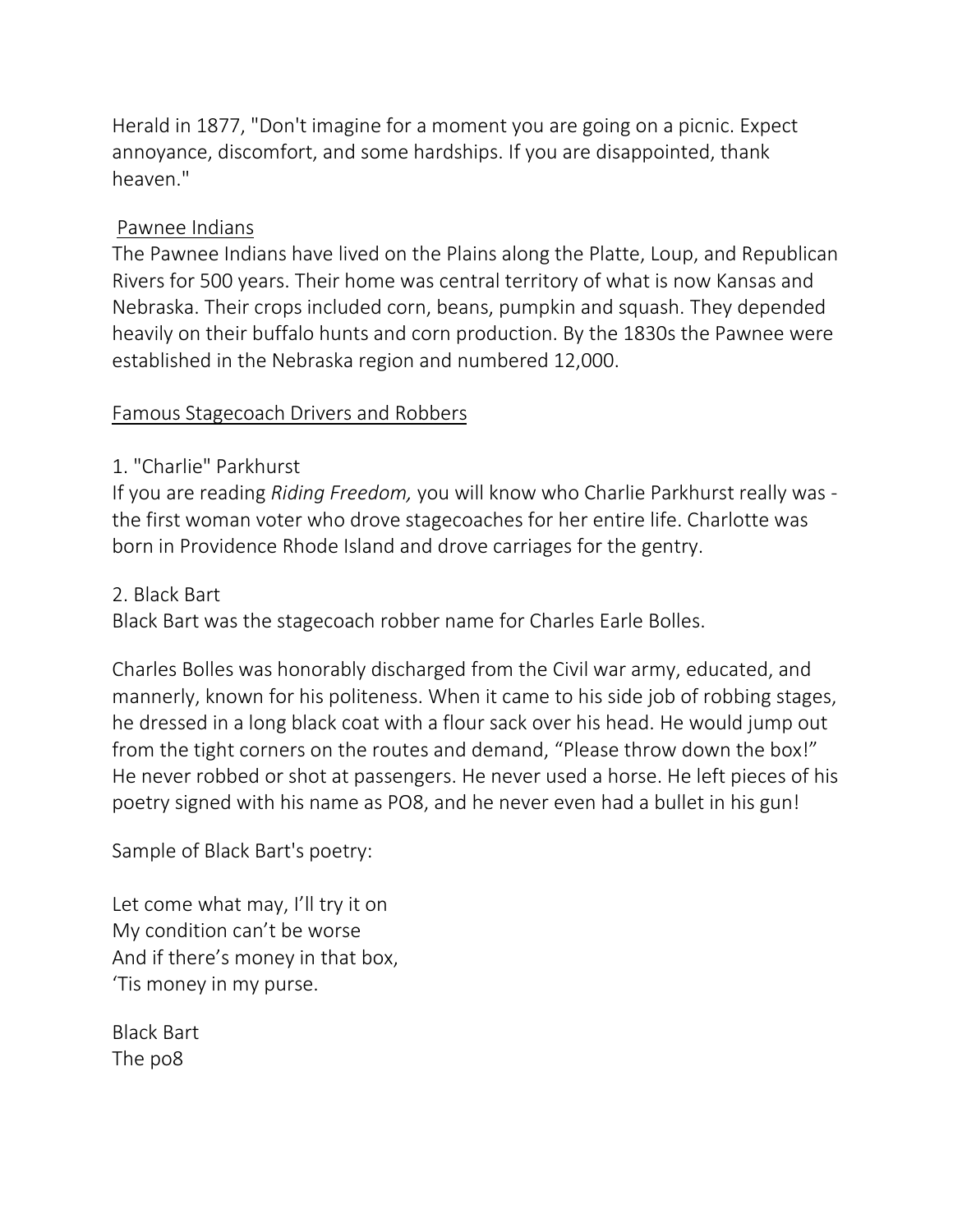wild and woolly or a babbling brook)

"We slept in the stage jostling and jiggling."

Can your student find the example of alliteration in the above sentence? Are there others throughout the story?

Personification The representation of a thing or idea as a person

Examples from the story:

"Beans and prunes acting up." Who is usually accused with acting up? Plants or children? The author chose this phrase in order to make the plants seem like children which adds an element of humor.

"and the long long hours moaning by" Can hours moan? Why did the author use this phrase?

## Exclamation Points

This story uses a lot of exclamation points. Have your child practice reading some of the sentences emphasizing the words in an exclamatory sort of way.

Example: We heard the pounding of horses and terrible yells: "Yip! Yip! Yeeiow! Indians!" shouted Cowboy Charlie.

## Art

#### Creating Movement and Drawing Motion

The cover of a book can tell a lot about what's inside! Our cover is very busy- hinting toward a very busy story! Look at the cover of our book. See if your child can give ideas to hint motion or movement. Here is our list of visual effects:

1. Where are the horses? The driver is holding the reigns; but the horses have moved ahead

- 2. The coach is at an angle going uphill.
- 3. There are sketches around the wheel to hint toward motion and moving.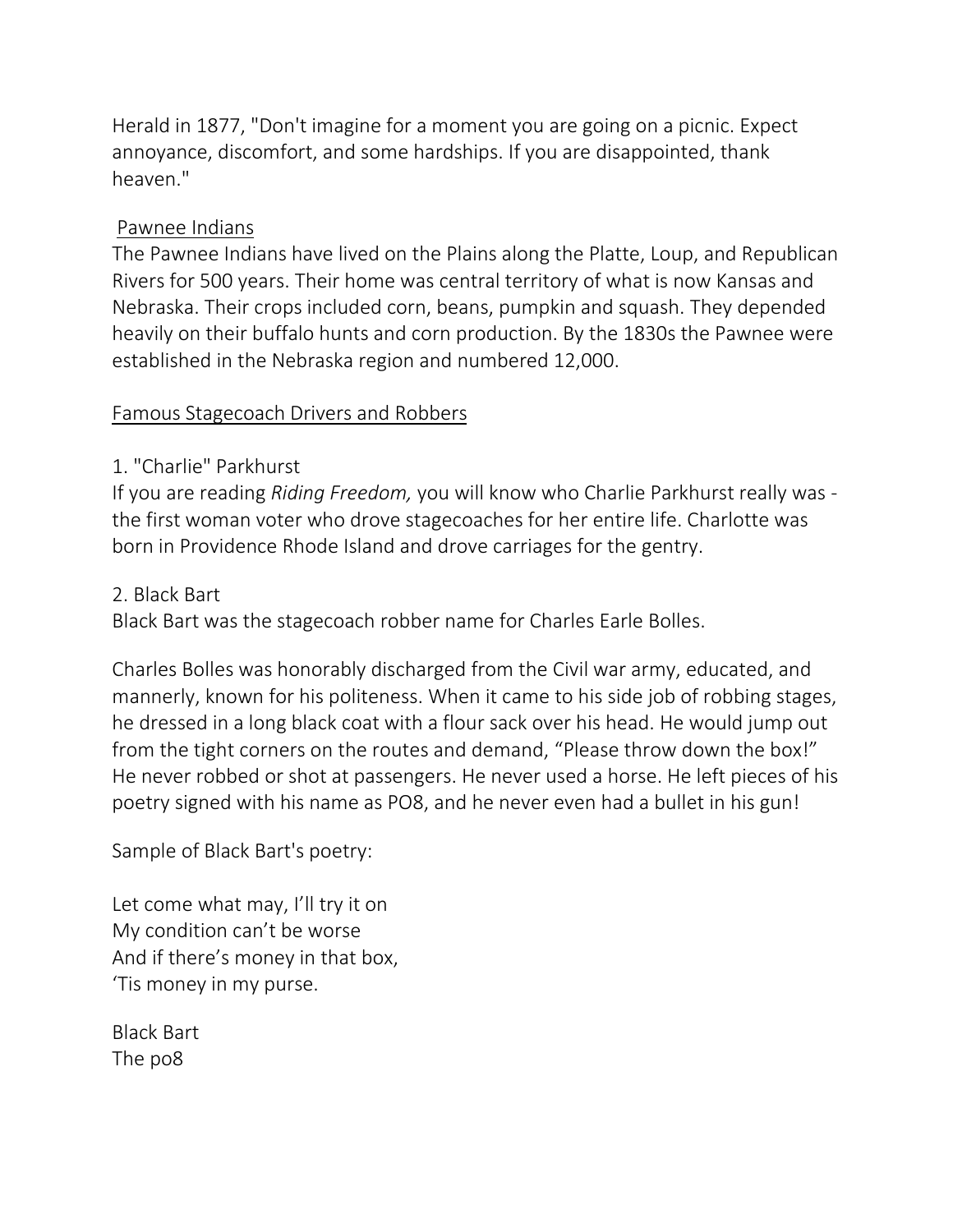4. The title and artist/illustrator is not written in a straight line. Again, we see motion and movement.

Give your child time to recreate a drawing or list more ways the artist shows movement. Throughout the book there are many more examples of motion and movement. Ask your student to find examples.

#### Watercolor Wash

Find the page of traveling at nighttime. Since watercolor is transparent, it is easy to achieve the look of night time by using a large brush and applying a grey tone of watercolor over the entire photo

Let your child experiment with night time water color washes. This is good practice to see lots of water is needed to create the transparency for a wash.

#### Exaggeration

Study the page of the robbers wearing the masks. Notice how the hand is out of perspective. The artist emphasizes the greed of the robbers by exaggerating his hand.

# Applied Math

#### Play Wells Fargo Bank

Most children love to pretend play. You can teach your student different aspects about money as you play Wells Fargo Bank!

Practice teaching your child how to write a check.

Teach your child about loans, bank statements, and credit (what are the benefits and disadvantages of using credit?)

Open a savings account, teach some basics about interest

#### Fractions

The wheel on the stagecoach is fractioned off into 12 pieces. Make a paper wagon wheel and use strips of construction paper to lay on top of the wheel to see the different fraction combinations. Let your child explore fractions using more strips of construction paper see if they can make the wheel into 12 fractions like the wheels on the stagecoach.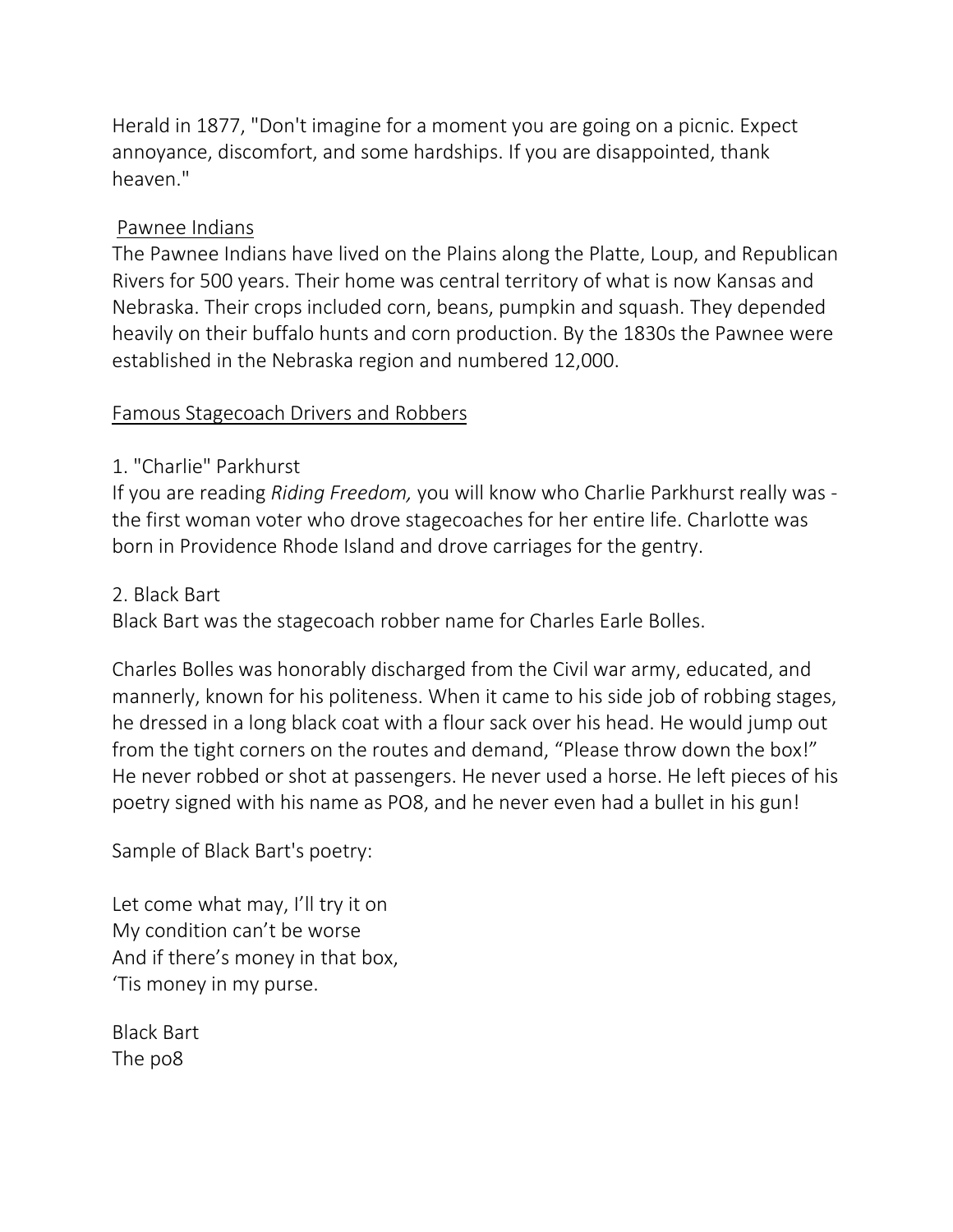## Weight

Travelers were only allowed 25 pounds of luggage. What would you pack? Let your student gather up the items he would want to pack and weigh them on a scale. Would he be allowed on the coach? Have him pare his luggage down until he has a mere 25 pounds.

#### Measurements

Travelers had only 15 inches of sitting space. Measure 15 inches. How many passengers can fit on your couch?

## One Million

Amanda stated, "At the stagecoach stop about a million people came to greet us. One of them was my pa."

We hear people use the word million often. Most of the time it is used as an exaggeration to make a point. Help your child visualize what exactly a million would look like.

Books to read together by John Schwartz *How much is a Million? On Beyond A Million , An Amazing Math Journey Millions to Measure*

One Million looks like this -- 1,000,000

There are one million sugar grains are in a 2-pound bag of sugar. There are one million grains of salt in 1 cup.

How long would it take to count to a million? Well, counting once per second (easy at the start, but tough when you reach the hundred thousand mark), eight hours per day, seven days per week (no weekends off), it would take you a little over a month to count to one million!

#### Math Facts: Nine Family

There were nine people in the stagecoach: three facing forward, three facing backward, three in middle. Let your child learn or review his nine family facts for addition, subtraction, multiplication, or division.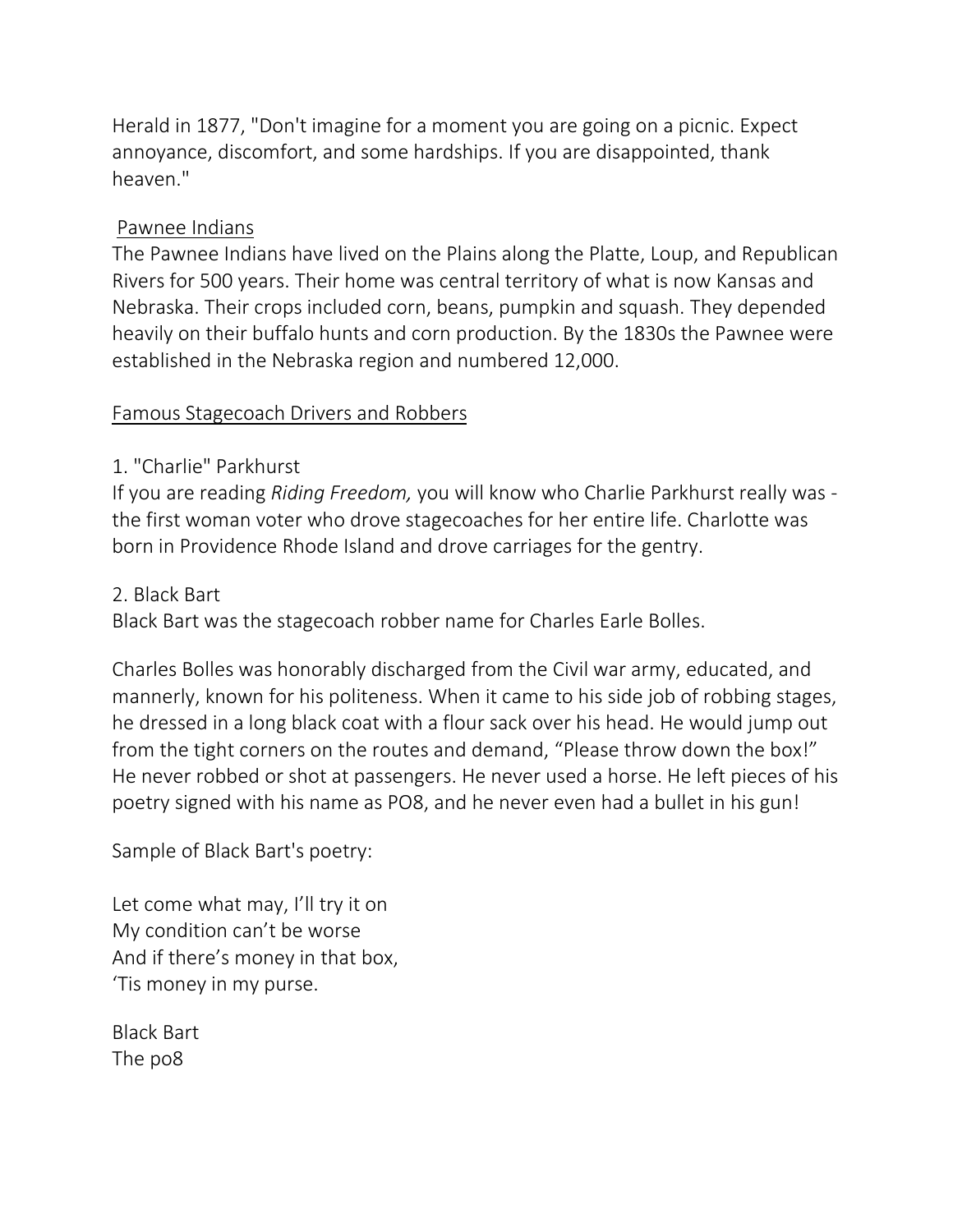## Time

The children would recite what they knew to pass the time. Does your student know how long a minute is? Hour? Day? Week?

Practice these facts: How many minutes in a hour? How many hours in a day? How many days in a week?

#### **Science**

## Gold

The element, gold, is abbreviated on the periodic table as AU. It is a precious, rare, and soft metal found in the earth.

Here are some basic gold facts (from a small book called Start Your Own Gold Rush by Carol Benanti) :

Gold is 19.3 times heavier than water.

Gold is almost indestructible, does not rust, blacken from heat, moldable when melted or flattened when melted. Examples, one square inch of gold can be flattened to the size of a football field! A book with flattened pure gold pages would be 367,000 pages and only be one inch thick!

#### The Nervous System

The nervous system is made up of two parts: nerves and the spinal cord/brain. The spinal cord is actually a very thick mass of nerves inside your spine. Your brain is connected to your spinal cord. The nerves have an important job; they are the message carriers to your brain.

Draw an outline of your body. Add your brain and spinal cord (an older child can add the nerves as well). Orally narrate to someone how your nervous system works. The nervous system lets you know when to sneeze and when to hiccup.

#### Hiccups

No one knows the exact cause of hiccups; but we do know the process. First a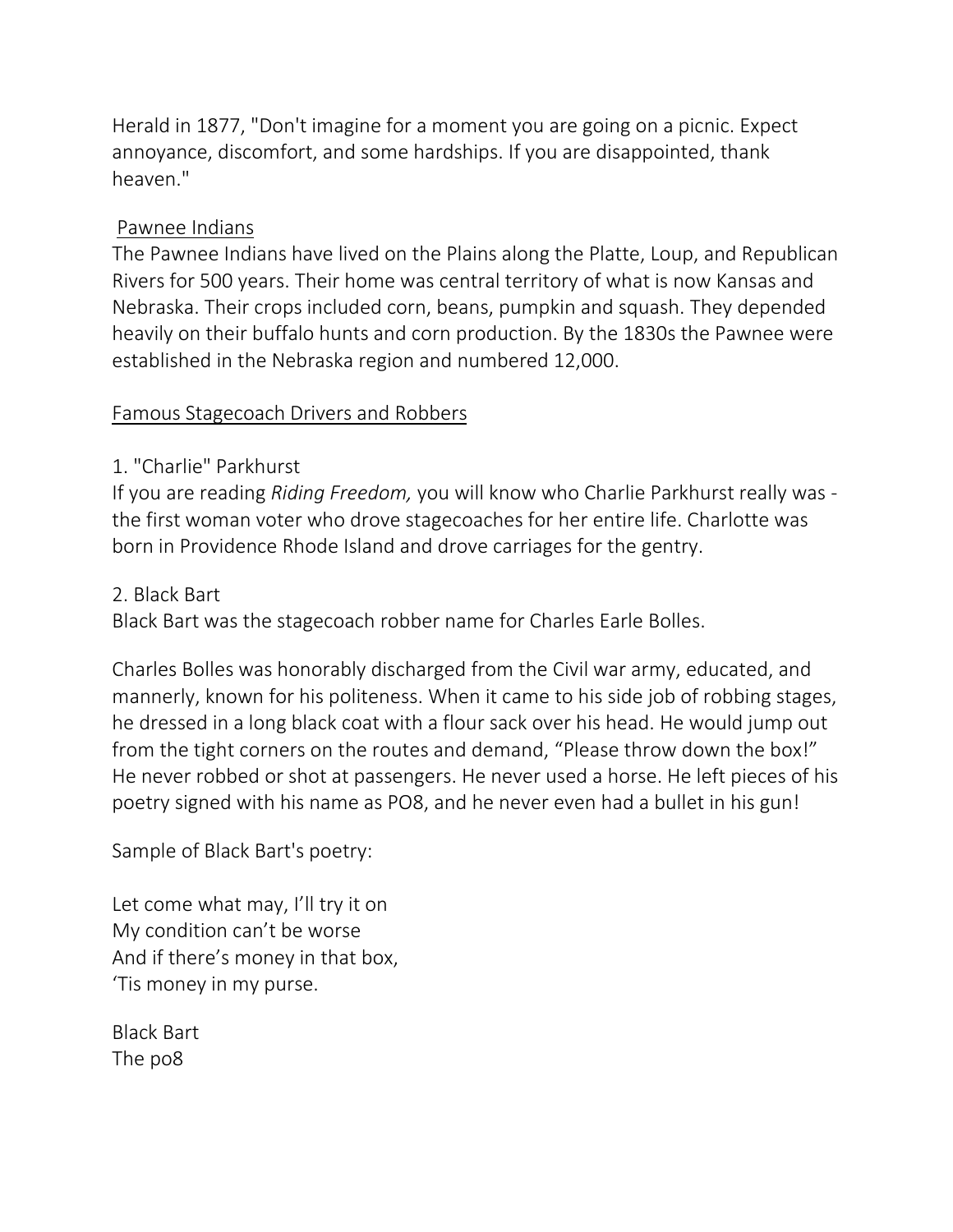nerve sends the message up your spinal cord very quickly. This message makes you automatically gulp in air causing your throat to close. The hiccup sound is the noise of the air hitting your closed throat. Sounds very interesting; but simply remember that you are fearfully and wonderfully made. God designed your body to do this for protection! Review Psalms 139 and write it on the bottom of your hiccup illustration.

Go-along book: *Why I Sneeze, Shiver, Hiccup, and Yawn* by Melvin Berger

## Milkweed

Go on a nature walk this week and find some milkweed. Draw Milkweed in your nature journals.

Milkweed is a plant that is poisonous. Glycosides. There are over 100 species that contain various amounts of toxins. Monarch butterflies lay their eggs on the plant so the caterpillars can begin munching away on the leaves so they can inject the poison into their predators.

## Recipes

Extremely popular in the southern United States, corn pone is an eggless cornbread that is shaped into small 2-3 inch ovals and fried or baked.

## Corn Pone

2 cups white corn meal 1 teaspoon salt 1 1/2 cups *cold* water (or enough to make a soft mixture that can be spooned like pancake batter) 4 tablespoons vegetable oil

Preheat oven to 475\*F (245\*C). Mix corn meal, salt and water. Heat oil in a 9-inch round iron skillet in the hot oven until hot. Carefully spread mixture evenly in hot skillet and spoon some of the fat that comes to the edges up on top of the batter. Bake for about 15 minutes or until golden brown. Broil for the last 2 to 3 minutes to make it extra golden brown and crispy around the edges. Makes 8 servings.

If you want something with a little more flavor: